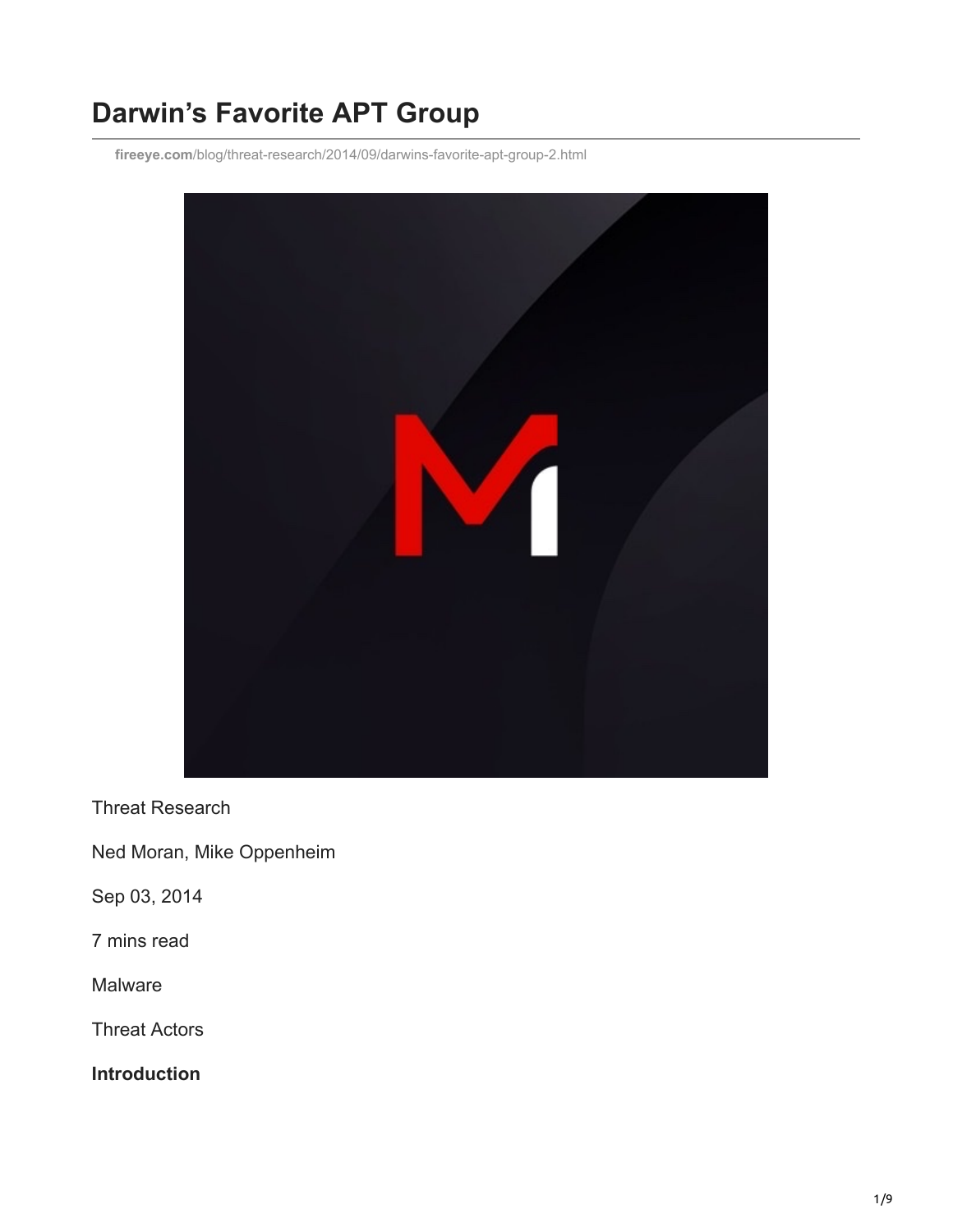The attackers referred to as APT12 (also known as IXESHE, DynCalc, and DNSCALC) recently started a new campaign targeting organizations in Japan and Taiwan. APT12 is believed to be a cyber espionage group thought to have links to the Chinese People's Liberation Army. APT12's targets are consistent with larger People's Republic of China (PRC) goals. Intrusions and campaigns conducted by this group are in-line with PRC goals and self-interest in Taiwan. Additionally, the new campaigns we uncovered further highlight the correlation between APT groups ceasing and retooling operations after media exposure, as APT12 used the same strategy after compromising the New York Times in Oct 2012. Much like Darwin's theory of biological evolution, APT12 been forced to evolve and adapt in order to maintain its mission.

The new campaign marks the first APT12 activity publicly reported since Arbor Networks released their blog "[Illuminating The Etumbot APT Backdoor.](https://www.netscout.com/arbor-ddos)" FireEye refers to the Etumbot backdoor as RIPTIDE. Since the release of the Arbor blog post, FireEye has observed [APT12 use a modified RIPTIDE backdoor that we call HIGHTIDE. This is the second time](https://www.fireeye.com/blog/threat-research/2013/08/survival-of-the-fittest-new-york-times-attackers-evolve-quickly.html) FireEye has discovered APT12 retooling after a public disclosure. As such, FireEye believes this to be a common theme for this APT group, as APT12 will continue to evolve in an effort to avoid detection and continue its cyber operations.

FireEye researchers also discovered two possibly related campaigns utilizing two other backdoors known as THREEBYTE and WATERSPOUT. Both backdoors were dropped from malicious documents built utilizing the "Tran Duy Linh" exploit kit, which exploited CVE-2012- 0158. These documents were also emailed to organizations in Japan and Taiwan. While APT12 has previously used THREEBYTE, it is unclear if APT12 was responsible for the recently discovered campaign utilizing THREEBYTE. Similarly, WATERSPOUT is a newly discovered backdoor and the threat actors behind the campaign have not been positively identified. However, the WATERSPOUT campaign shared several traits with the RIPTIDE and HIGHTIDE campaign that we have attributed to APT12.

#### **Background**

From October 2012 to May 2014, FireEye observed APT12 utilizing RIPTIDE, a proxy-aware backdoor that communicates via HTTP to a hard-coded command and control (C2) server. RIPTIDE's first communication with its C2 server fetches an encryption key, and the RC4 encryption key is used to encrypt all further communication.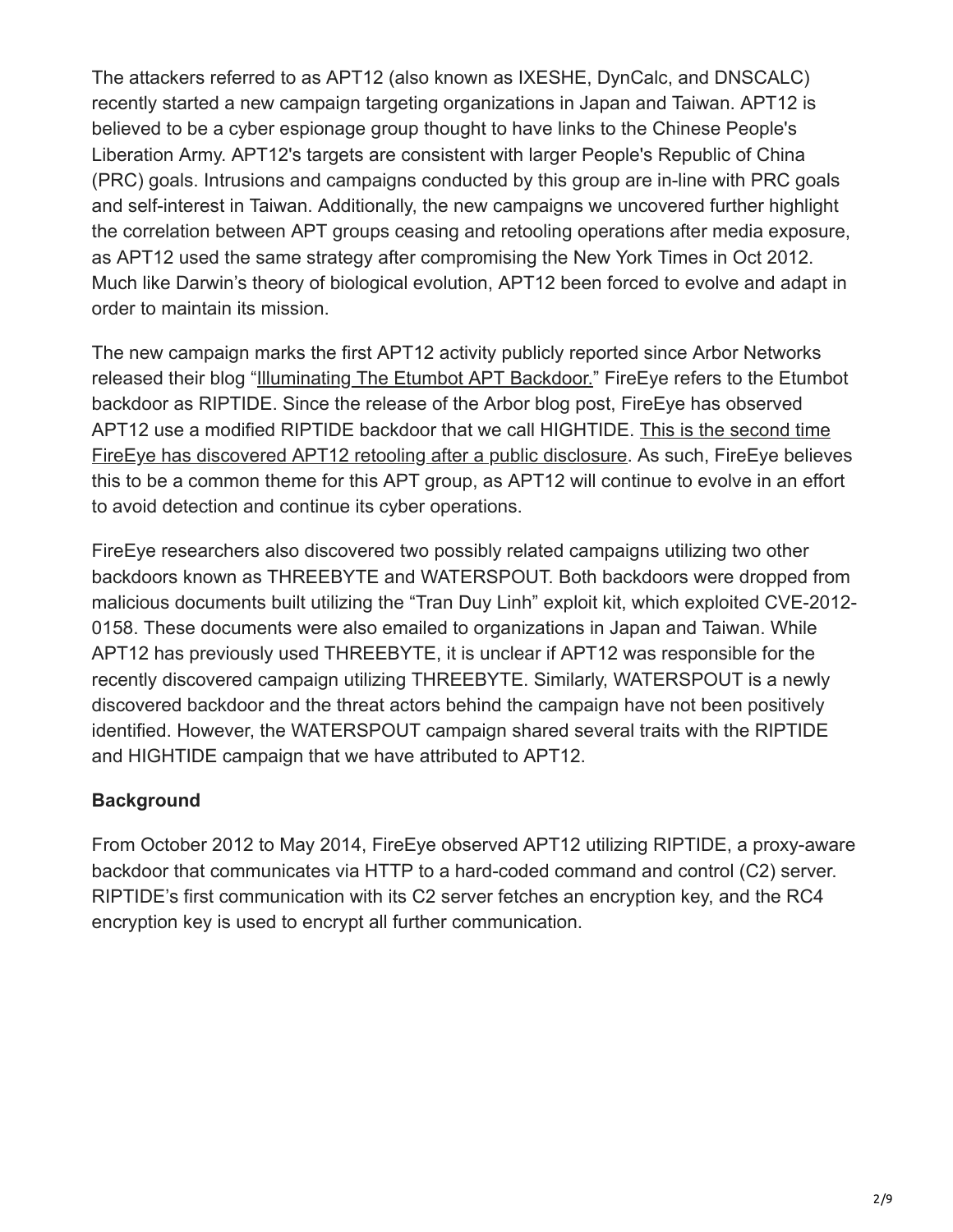| RIPTIDE HTTP GET Request Example |  |  |
|----------------------------------|--|--|
|----------------------------------|--|--|

Figure 1: RIPTIDE HTTP GET

Request Example

In June 2014, [Arbor Networks published an article](https://www.netscout.com/arbor-ddos) describing the RIPTIDE backdoor and its C2 infrastructure in great depth. The blog highlighted that the backdoor was utilized in campaigns from March 2011 till May 2014.

Following the release of the article, FireEye observed a distinct change in RIPTIDE's protocols and strings. We suspect this change was a direct result of the Arbor blog post in order to decrease detection of RIPTIDE by security vendors. The changes to RIPTIDE were significant enough to circumvent existing RIPTIDE detection rules. FireEye dubbed this new malware family HIGHTIDE.

## **HIGHTIDE Malware Family**

On Sunday August 24, 2014 we observed a spear phish email sent to a Taiwanese government ministry. Attached to this email was a malicious Microsoft Word document (MD5: f6fafb7c30b1114befc93f39d0698560) that exploited CVE-2012-0158. **It is worth noting that this email appeared to have been sent from another Taiwanese Government employee, implying that the email was sent from a valid but compromised account.**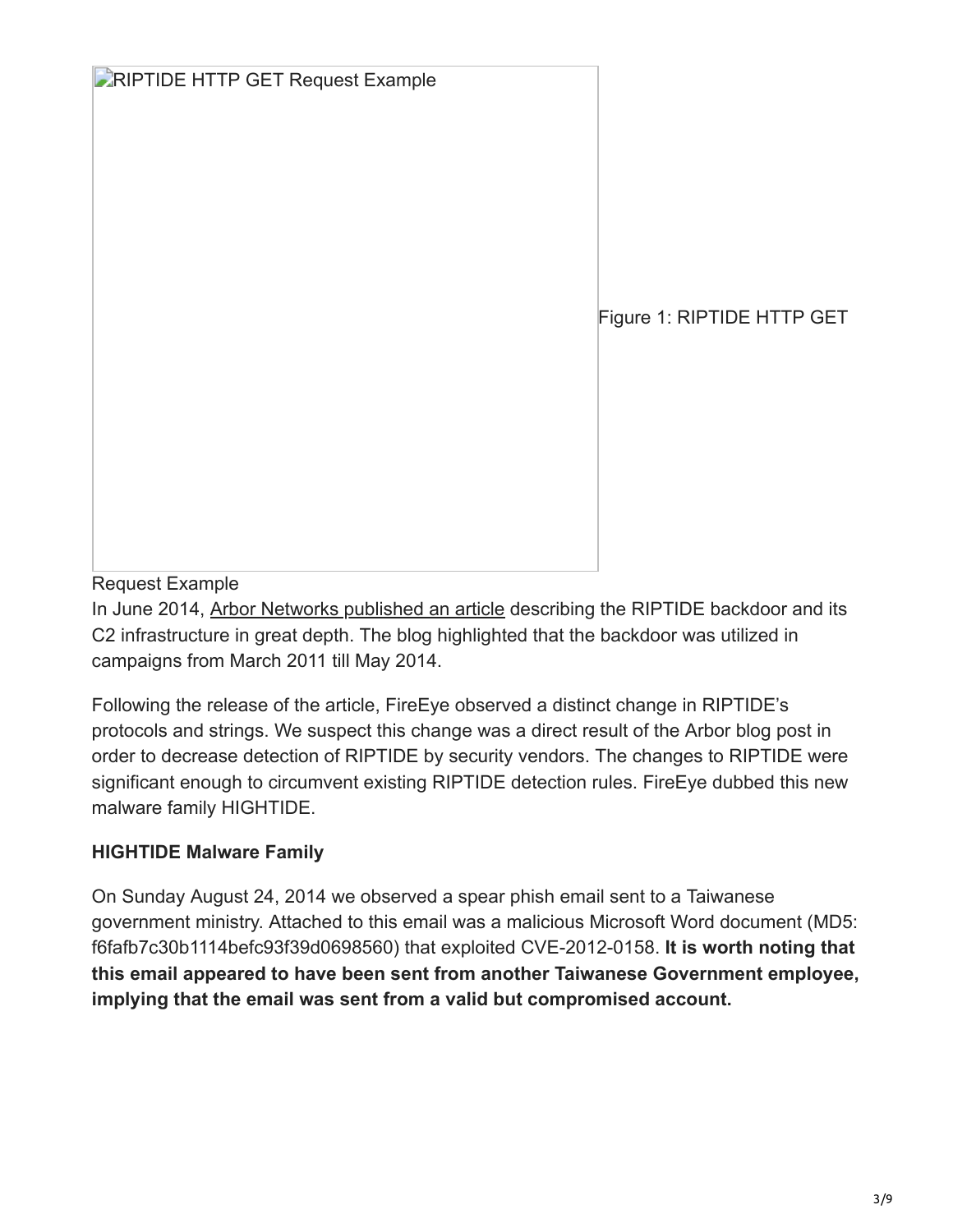| <b>APT12 Spearphishing Email</b> |  |
|----------------------------------|--|
|----------------------------------|--|

Figure 2: APT12 Spearphishing

Email

The exploit document dropped the HIGHTIDE backdoor with the following properties:

MD5 6e59861931fa2796ee107dc27bfdd480

Size 75264 bytes

Complie Time 2014-08-23 08:22:49

Import Hash ead55ef2b18a80c00786c25211981570

The HIGHTIDE backdoor connected directly to 141.108.2.157. If you compare the HTTP GET request from the RIPTIDE samples (Figure 1) to the HTTP GET request from the HIGHTIDE samples (Figure 3) you can see the malware author changed the following items:

- User Agent
- Format and structure of the HTTP Uniform Resource Identifier (URI)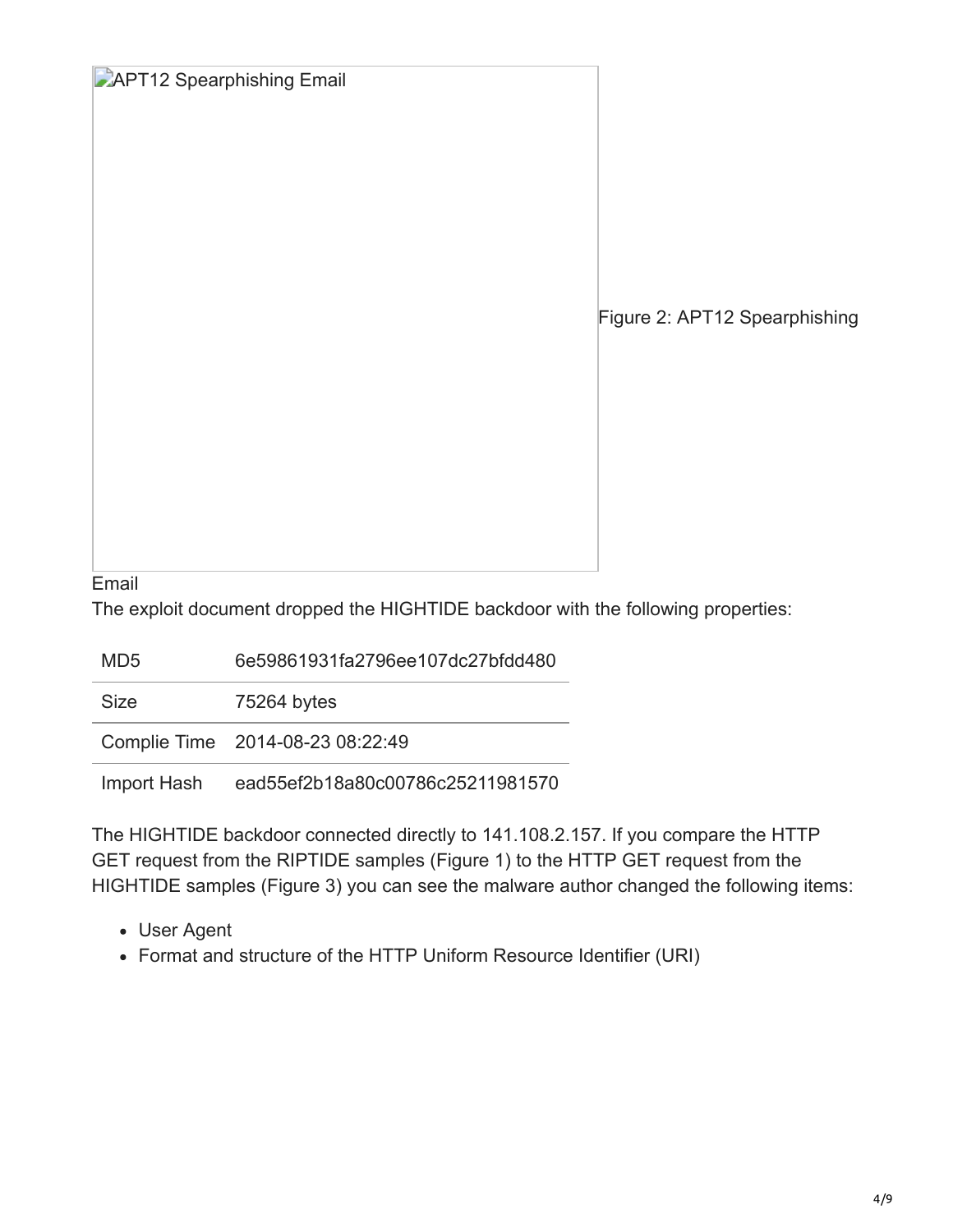Figure 3: HIGHTIDE GET

Request Example

Similar to RIPTIDE campaigns, APT12 infects target systems with HIGHTIDE using a Microsoft Word (.doc) document that exploits CVE-2012-0158. FireEye observed APT12 deliver these exploit documents via phishing emails in multiple cases. Based on past APT12 activity, we expect the threat group to continue to utilize phishing as a malware delivery method.

| MD <sub>5</sub>                  | <b>File Name</b>           | <b>Exploit</b>           |
|----------------------------------|----------------------------|--------------------------|
| 73f493f6a2b0da23a79b50765c164e88 | 議程最新修正及注意事項.doc            | CVE-<br>$2012 -$<br>0158 |
| f6fafb7c30b1114befc93f39d0698560 | 0824.1.doc                 | CVE-<br>$2012 -$<br>0158 |
| eaa6e03d9dae356481215e3a9d2914dc | 簡易名冊0全國各警察機關主官至分局<br>長.doc | CVE-<br>$2012 -$<br>0158 |
| 06da4eb2ab6412c0dc7f295920eb61c4 | 附檔.doc                     | CVE-<br>$2012 -$<br>0158 |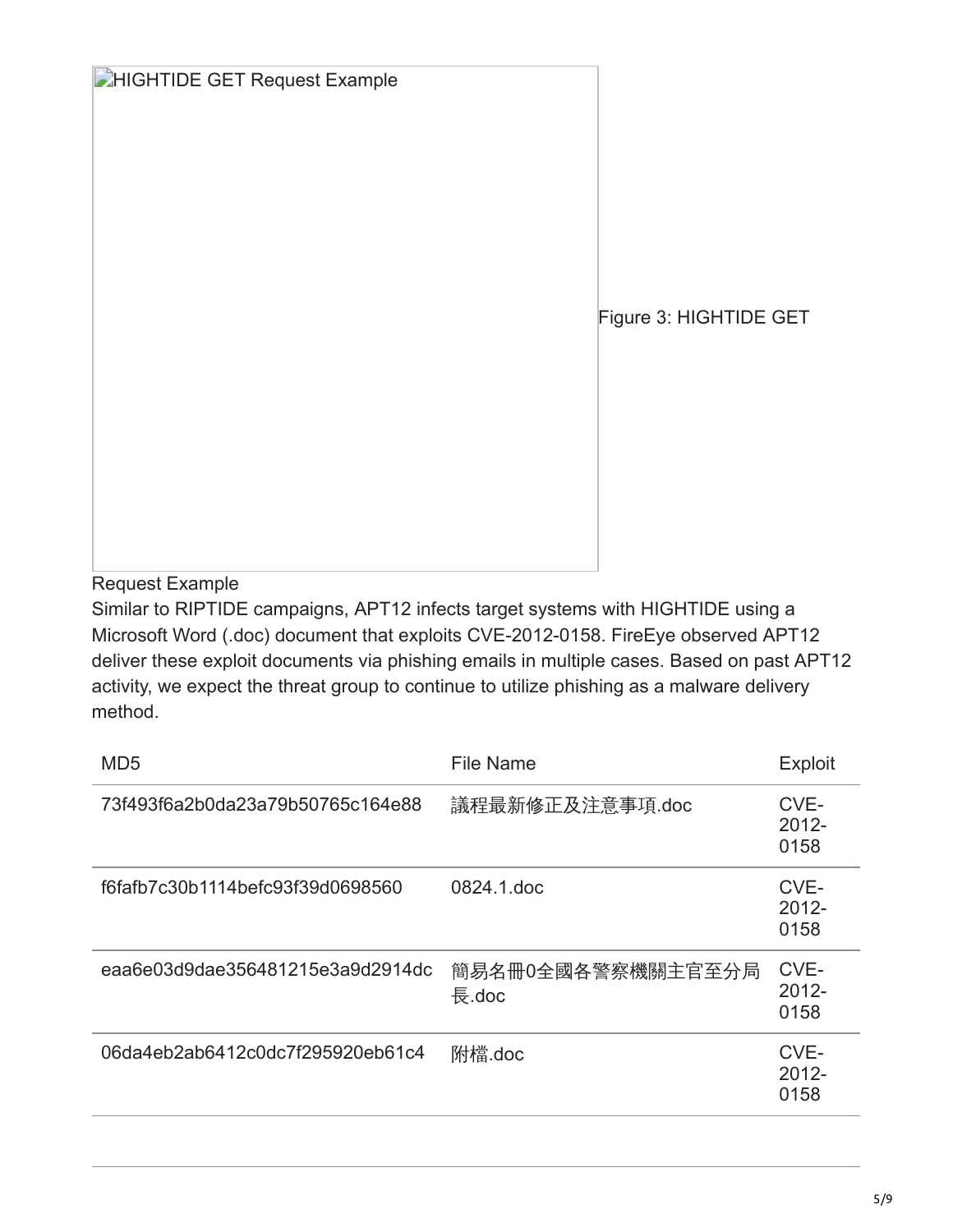| 53baedf3765e27fb465057c48387c9b6 | 103年第3屆通訊錄.doc                                                   | CVE-<br>$2012 -$<br>0158 |
|----------------------------------|------------------------------------------------------------------|--------------------------|
| 00a95fb30be2d6271c491545f6c6a707 | 2014 09 17 Welcome Reception for<br>Bob and Jason invitation.doc | CVE-<br>$2012 -$<br>0158 |
| 4ab6bf7e6796bb930be2dd0141128d06 | 產諮會 Y103(2)委員會 從東協新興<br>國家崛起(0825).doc                           | CVE-<br>$2012 -$<br>0158 |

Figure 4: Identified exploit documents for HIGHTIDE

When the file is opened, it drops HIGHTIDE in the form of an executable file onto the infected system.

RIPTIDE and HIGHTIDE differ on several points: executable file location, image base address, the User-Agent within the GET requests, and the format of the URI. The RIPTIDE exploit document drops its executable file into the C:\Documents and Settings\ {user}\Application Data\Location folder while the HIGHTIDE exploit document drops its executable file into the C:\DOCUMENTS and SETTINGS\{user}\LOCAL SETTINGS\Temp\ folder. All but one sample that we identified were written to this folder as word.exe. The one outlier was written as winword.exe.

Research into this HIGHTIDE campaign revealed APT12 targeted multiple Taiwanese Government organizations between August 22 and 28.

## **THREEBYTE Malware Family**

On Monday August 25, 2014 we observed a different spear phish email sent from lilywang823@gmail.com to a technology company located in Taiwan. This spear phish contained a malicious Word document that exploited CVE-2012-0158. The MD5 of the exploit document was e009b95ff7b69cbbebc538b2c5728b11.

Similar to the newly discovered HIGHTIDE samples documented above, this malicious document dropped a backdoor to C:\DOCUMENTS and SETTINGS\{user}\LOCAL SETTINGS\Temp\word.exe. This backdoor had the following properties:

| MD <sub>5</sub> | 16e627dbe730488b1c3d448bfc9096e2 |
|-----------------|----------------------------------|
| Size            | 75776 bytes                      |
|                 | Complie Time 2014-08-25 01:22:20 |
| Import Hash     | dcfaa2650d29ec1bd88e262d11d3236f |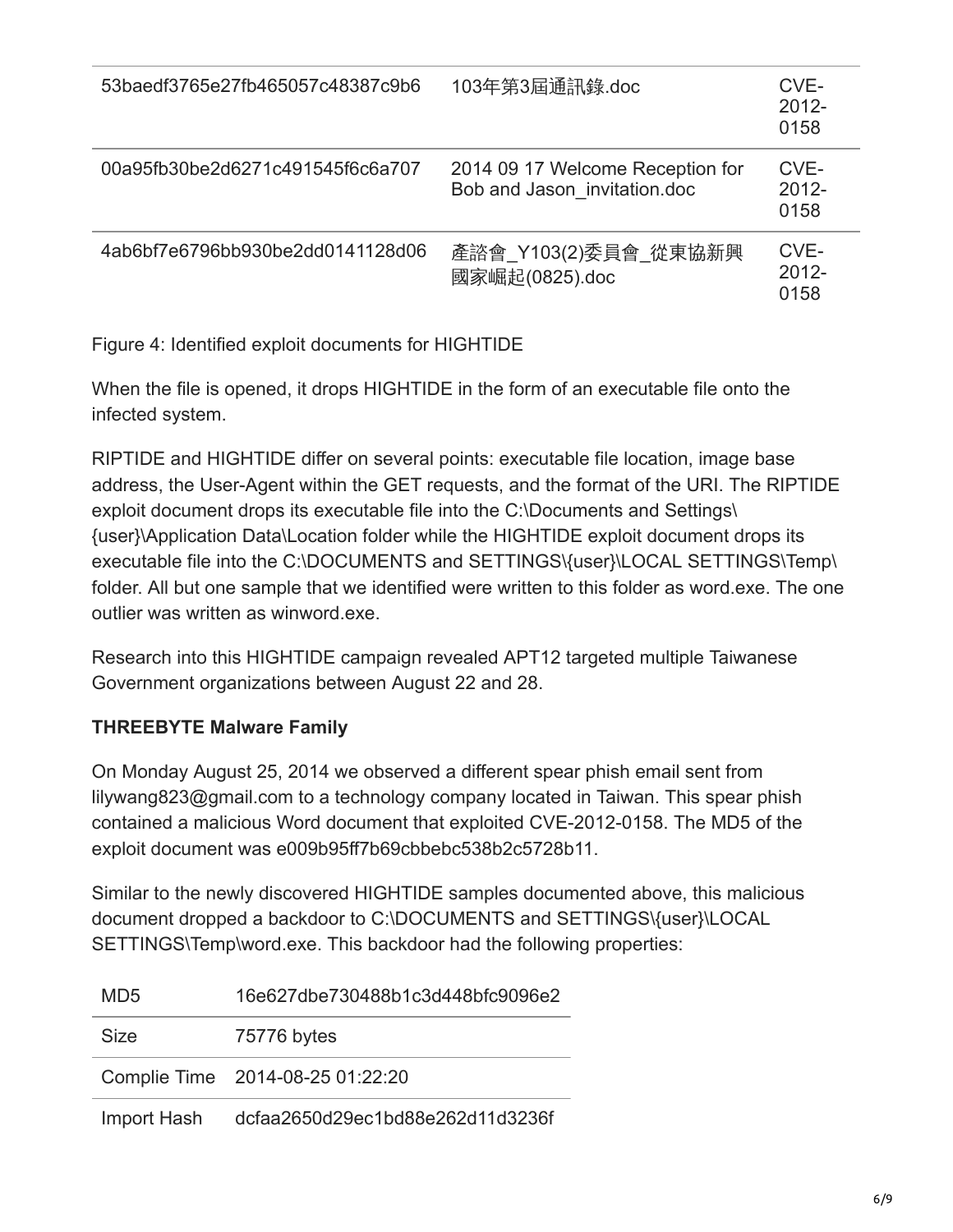This backdoor sent the following callback traffic to video[.]csmcpr[.]com:

| <b>DITHREEBYTE GET Request Beacon</b> | Figure 5: THREEBYTE GET |
|---------------------------------------|-------------------------|
|                                       |                         |

## Request Beacon

The THREEBYTE spear phishing incident (while not yet attributed) shared the following characteristics with the above HIGHTIDE campaign attributed to APT12:

- The THREEBYTE backdoor was compiled two days after the HIGHTIDE backdoors.
- Both the THREEBYTE and HIGHTIDE backdoors were used in attacks targeting organizations in Taiwan.
- Both the THREEBYTE and HIGHTIDE backdoors were written to the same filepath of C:\DOCUMENTS and SETTINGS\{user}\LOCAL SETTINGS\Temp\word.exe.
- APT12 has previously used the THREEBYTE backdoor.

# **WATERSPOUT Malware Family**

On August 25, 2014, we observed another round of spear phishing emails targeting a hightechnology company in Japan. Attached to this email was another malicious document that was designed to exploit CVE-2012-0158. This malicious Word document had an MD5 of 499bec15ac83f2c8998f03917b63652e and dropped a backdoor to C:\DOCUMENTS and SETTINGS\{user}\LOCAL SETTINGS\Temp\word.exe. The backdoor had the following properties: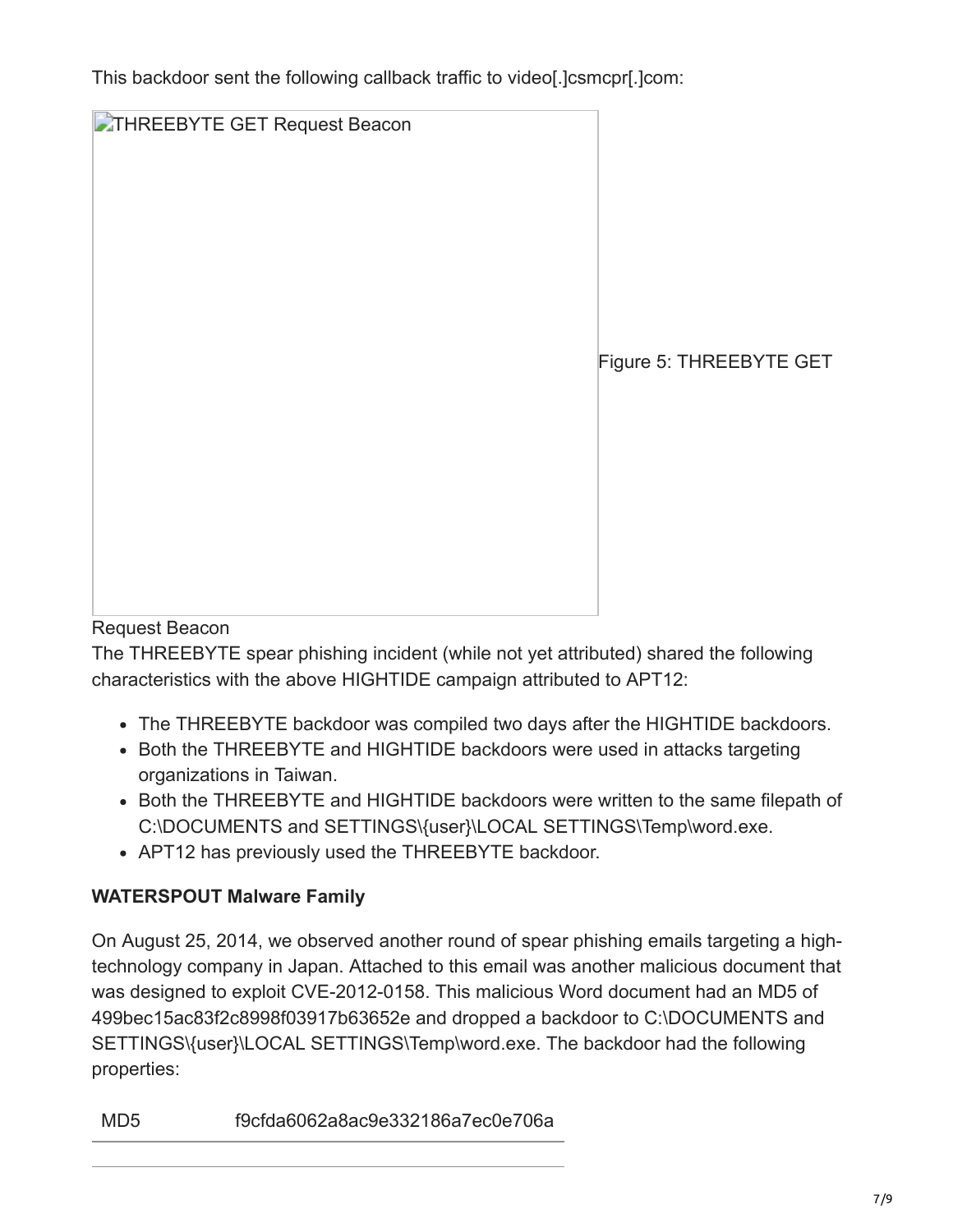Size 49152 bytes

Complie Time 2014-08-25 02:10:11

Import Hash 864cd776c24a3c653fd89899ca32fe0b

The backdoor connects to a command and control server at icc[.]ignorelist[.]com.

Similar to RIPTIDE and HIGHTIDE, the WATERSPOUT backdoor is an HTTP-based backdoor that communicates with its C2 server.

GET /<string>/<5 digit number>/<4 character string>.php?<first 3 characters of last string> id=<43 character string>= HTTP/1.1 Accept: image/jpeg, application/x-ms-application, image/gif, application/xaml+xml, image/pjpeg, application/x-ms-xbap, \*/\*

User-Agent: Mozilla/4.0 (compatible; MSIE 8.0; Windows NT 6.1; Trident/4.0; SLCC2; .NET CLR 2.0.50727; .NET CLR 3.5.30729; .NET CLR 3.0.30729; .NET4.0C; .NET4.0E)

Host: <C2 Location>

Cache-Control: no-cache

Figure 6: Sample GET request for WATERSPOUT backdoor

Although there are no current infrastructure ties to link this backdoor to APT12, there are several data points that show a possible tie to the same actors:

Same initial delivery method (spear phishing email) with a Microsoft Word Document exploiting CVE-2012-0158.

Although these points do not definitively tie WATERSPOUT to APT12, they do indicate a possible connection between the WATERSPOUT campaign, the THREEBYTE campaign, and the HIGHTIDE campaign attributed to APT12.

#### **Conclusion**

FireEye believes the change from RIPTIDE to HIGHTIDE represents a temporary tool shift to decrease malware detection while APT12 developed a completely new malware toolset. These development efforts may have resulted in the emergence of the WATERSPOUT backdoor.